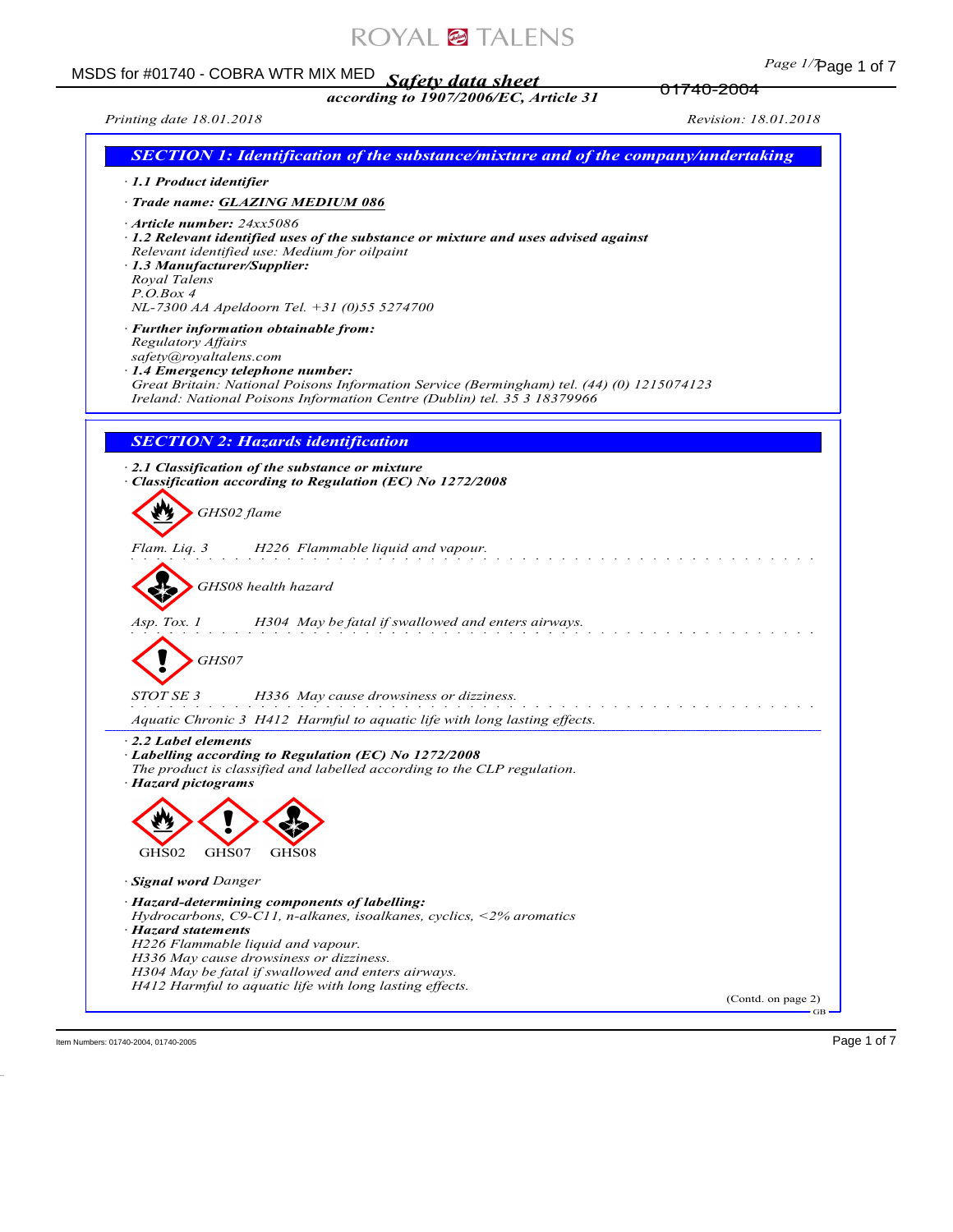#### MSDS for #01740 - COBRA WTR MIX WERE to 1907/2006/EC, Article 31 *according to 1907/2006/EC, Article 31*

| <i>Printing date 18.01.2018</i>                                                                                        |                                                                                                                                                                                                                                                                                                                               | <i>Revision: 18.01.2018</i> |
|------------------------------------------------------------------------------------------------------------------------|-------------------------------------------------------------------------------------------------------------------------------------------------------------------------------------------------------------------------------------------------------------------------------------------------------------------------------|-----------------------------|
| · Precautionary statements<br><i>P101</i>                                                                              | If medical advice is needed, have product container or label at hand.                                                                                                                                                                                                                                                         | (Contd. of page 1)          |
| <i>P102</i><br>Keep out of reach of children.<br>P271<br>P331<br>Do NOT induce vomiting.                               | Use only outdoors or in a well-ventilated area.<br>P301+P310 IF SWALLOWED: Immediately call a POISON CENTER/doctor.                                                                                                                                                                                                           |                             |
| <i>P501</i><br>Additional information:                                                                                 | Dispose of contents/container to hazardous waste collection point.<br>EUH066 Repeated exposure may cause skin dryness or cracking.                                                                                                                                                                                            |                             |
| 2.3 Other hazards<br>· Results of PBT and vPvB assessment<br>$-BB$ T: Not applicable.<br>$\cdot$ vPvB: Not applicable. |                                                                                                                                                                                                                                                                                                                               |                             |
|                                                                                                                        | <b>SECTION 3: Composition/information on ingredients</b>                                                                                                                                                                                                                                                                      |                             |
| 3.2 Chemical characterisation: Mixtures                                                                                | · Description: Mixture of substances listed below with non-hazardous additions.                                                                                                                                                                                                                                               |                             |
| Dangerous components:                                                                                                  |                                                                                                                                                                                                                                                                                                                               |                             |
| Reg.nr.: 01-2119463258-33 aromatics                                                                                    | EC/List number: 919-857-5 Hydrocarbons, C9-C11, n-alkanes, isoalkanes, cyclics, $\langle 2\% \rangle$                                                                                                                                                                                                                         | $25 - 50\%$                 |
|                                                                                                                        | $\otimes$ Flam. Liq. 3, H226; $\otimes$ Asp. Tox. 1, H304; $\otimes$ STOT SE 3, H336                                                                                                                                                                                                                                          |                             |
|                                                                                                                        | EC/List number: 918-668-5 Hydrocarbons, C9, aromatics<br>Reg.nr.: 01-2119455851-35 $\otimes$ Flam. Liq. 3, H226; $\otimes$ Asp. Tox. 1, H304; $\otimes$ Aquatic Chronic 2,<br>$H411$ ; $\diamondsuit$ STOT SE 3, H335-H336                                                                                                    | $5 - 10\%$                  |
|                                                                                                                        | Additional information: For the wording of the listed hazard phrases refer to section 16.                                                                                                                                                                                                                                     |                             |
| <b>SECTION 4: First aid measures</b><br>4.1 Description of first aid measures                                          | After inhalation: Supply fresh air; consult doctor in case of complaints.                                                                                                                                                                                                                                                     |                             |
| May cause drowsiness or dizziness.                                                                                     | · After skin contact: Immediately wash with water and soap and rinse thoroughly.<br>After eye contact: Rinse opened eye for several minutes under running water.<br>$\cdot$ After swallowing: Do not induce vomiting; call for medical help immediately.<br>· 4.2 Most important symptoms and effects, both acute and delayed |                             |
| May be fatal if swallowed and enters airways.<br>No further relevant information available.                            | $\cdot$ 4.3 Indication of any immediate medical attention and special treatment needed                                                                                                                                                                                                                                        |                             |
| <b>SECTION 5: Firefighting measures</b>                                                                                |                                                                                                                                                                                                                                                                                                                               |                             |
| 5.1 Extinguishing media<br>5.3 Advice for firefighters                                                                 | · Suitable extinguishing agents: CO2, powder, water haze, foam<br>· For safety reasons unsuitable extinguishing agents: Water spray<br>5.2 Special hazards arising from the substance or mixture<br>Formation of toxic gases/vapours is possible during heating or in case of fire.                                           |                             |
| · Protective equipment: No special measures required.                                                                  |                                                                                                                                                                                                                                                                                                                               |                             |
| <b>SECTION 6: Accidental release measures</b>                                                                          |                                                                                                                                                                                                                                                                                                                               |                             |
| Ensure adequate ventilation<br>Keep away from ignition sources.                                                        | $\cdot$ 6.1 Personal precautions, protective equipment and emergency procedures<br>$\cdot$ 6.2 Environmental precautions: Do not allow product to reach sewage system or any water course.                                                                                                                                    |                             |
|                                                                                                                        |                                                                                                                                                                                                                                                                                                                               | (Contd. on page 3)          |

Item Numbers: 01740-2004, 01740-2005 Page 2 of 7

46.0.18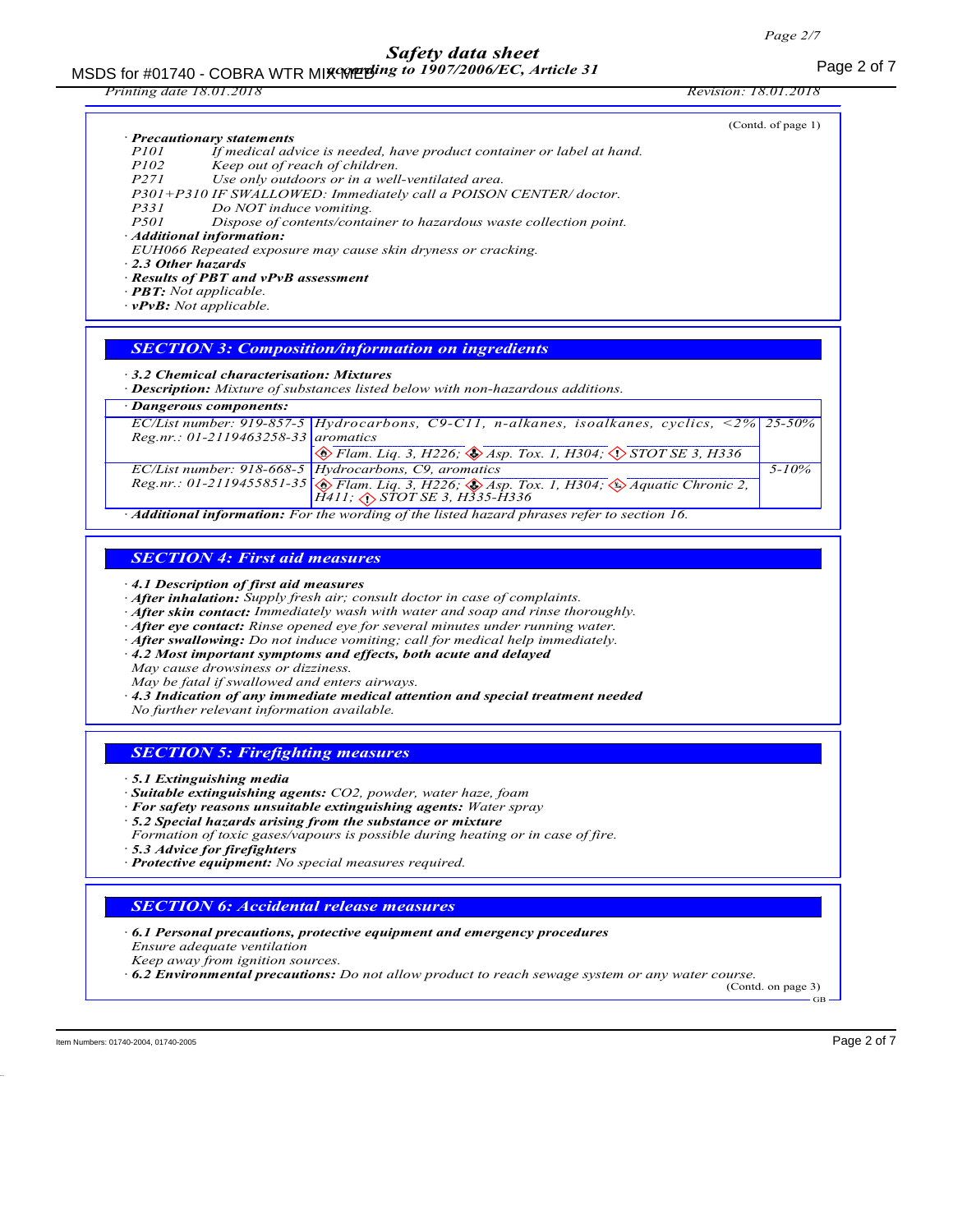|                                                    |                                                                                                                                                                                                                                                                                                                                                                                                                                                                                                                                                                         | <i>Revision: 18.01.2018</i>                                                                            |
|----------------------------------------------------|-------------------------------------------------------------------------------------------------------------------------------------------------------------------------------------------------------------------------------------------------------------------------------------------------------------------------------------------------------------------------------------------------------------------------------------------------------------------------------------------------------------------------------------------------------------------------|--------------------------------------------------------------------------------------------------------|
|                                                    | $\cdot$ 6.3 Methods and material for containment and cleaning up:<br>Absorb with liquid-binding material (sand, diatomite, acid binders, universal binders, sawdust).<br>Dispose contaminated material as waste according to item 13.<br>Ensure adequate ventilation.<br>Do not flush with water or aqueous cleansing agents<br><b>6.4 Reference to other sections</b><br>See Section 7 for information on safe handling.<br>See Section 8 for information on personal protection equipment.<br>See Section 13 for disposal information.                                | (Contd. of page 2)                                                                                     |
|                                                    | <b>SECTION 7: Handling and storage</b>                                                                                                                                                                                                                                                                                                                                                                                                                                                                                                                                  |                                                                                                        |
| Protect from heat.<br>Storage:<br>Storage class: - | · Information about fire - and explosion protection:<br>Keep ignition sources away - Do not smoke.<br>Protect against electrostatic charges.<br>$\cdot$ 7.2 Conditions for safe storage, including any incompatibilities<br>$\cdot$ Requirements to be met by storerooms and receptacles: No special requirements.<br>· Information about storage in one common storage facility: Not required.<br>· Further information about storage conditions: Protect from heat and direct sunlight.<br>$\cdot$ 7.3 Specific end use(s) No further relevant information available. |                                                                                                        |
|                                                    | <b>SECTION 8: Exposure controls/personal protection</b><br>8.1 Control parameters<br>· Ingredients with limit values that require monitoring at the workplace:                                                                                                                                                                                                                                                                                                                                                                                                          |                                                                                                        |
|                                                    |                                                                                                                                                                                                                                                                                                                                                                                                                                                                                                                                                                         | The product does not contain any relevant quantities of materials with critical values that have to be |
|                                                    | monitored at the workplace.                                                                                                                                                                                                                                                                                                                                                                                                                                                                                                                                             |                                                                                                        |
| $\cdot$ DNELs                                      |                                                                                                                                                                                                                                                                                                                                                                                                                                                                                                                                                                         |                                                                                                        |
|                                                    | Hydrocarbons, $C9$ -C11, n-alkanes, isoalkanes, cyclics, <2% aromatics                                                                                                                                                                                                                                                                                                                                                                                                                                                                                                  |                                                                                                        |
| Oral<br>Dermal                                     | DNEL, long term (chronic) - systemic effects 125 mg/kg bw/day (Consumer)                                                                                                                                                                                                                                                                                                                                                                                                                                                                                                |                                                                                                        |
|                                                    | $DNEL$ , long term (chronic) - systemic effects $125$ mg/kg bw/day (Consumer)<br>Inhalative <i>DNEL</i> , long term (chronic) - systemic effects $185 \text{ mg/m}$ (Consumer)                                                                                                                                                                                                                                                                                                                                                                                          | 208 mg/kg bw/day (Employee)                                                                            |
|                                                    |                                                                                                                                                                                                                                                                                                                                                                                                                                                                                                                                                                         | 871 mg/m3 (Employee)                                                                                   |
|                                                    | Hydrocarbons, C9, aromatics                                                                                                                                                                                                                                                                                                                                                                                                                                                                                                                                             |                                                                                                        |
| Oral                                               | DNEL, long term (chronic) - systemic effects 11 mg/kg bw/day (Consumer)                                                                                                                                                                                                                                                                                                                                                                                                                                                                                                 |                                                                                                        |
| Dermal                                             | DNEL, long term (chronic) - systemic effects 11 mg/kg bw/day (Consumer)                                                                                                                                                                                                                                                                                                                                                                                                                                                                                                 |                                                                                                        |
|                                                    |                                                                                                                                                                                                                                                                                                                                                                                                                                                                                                                                                                         | 25 mg/kg bw/day (Employee)                                                                             |
|                                                    | Inhalative DNEL, long term (chronic) - systemic effects                                                                                                                                                                                                                                                                                                                                                                                                                                                                                                                 | $32$ mg/m3 (Consumer)<br>150 mg/m3 (Employee)                                                          |

46.0.18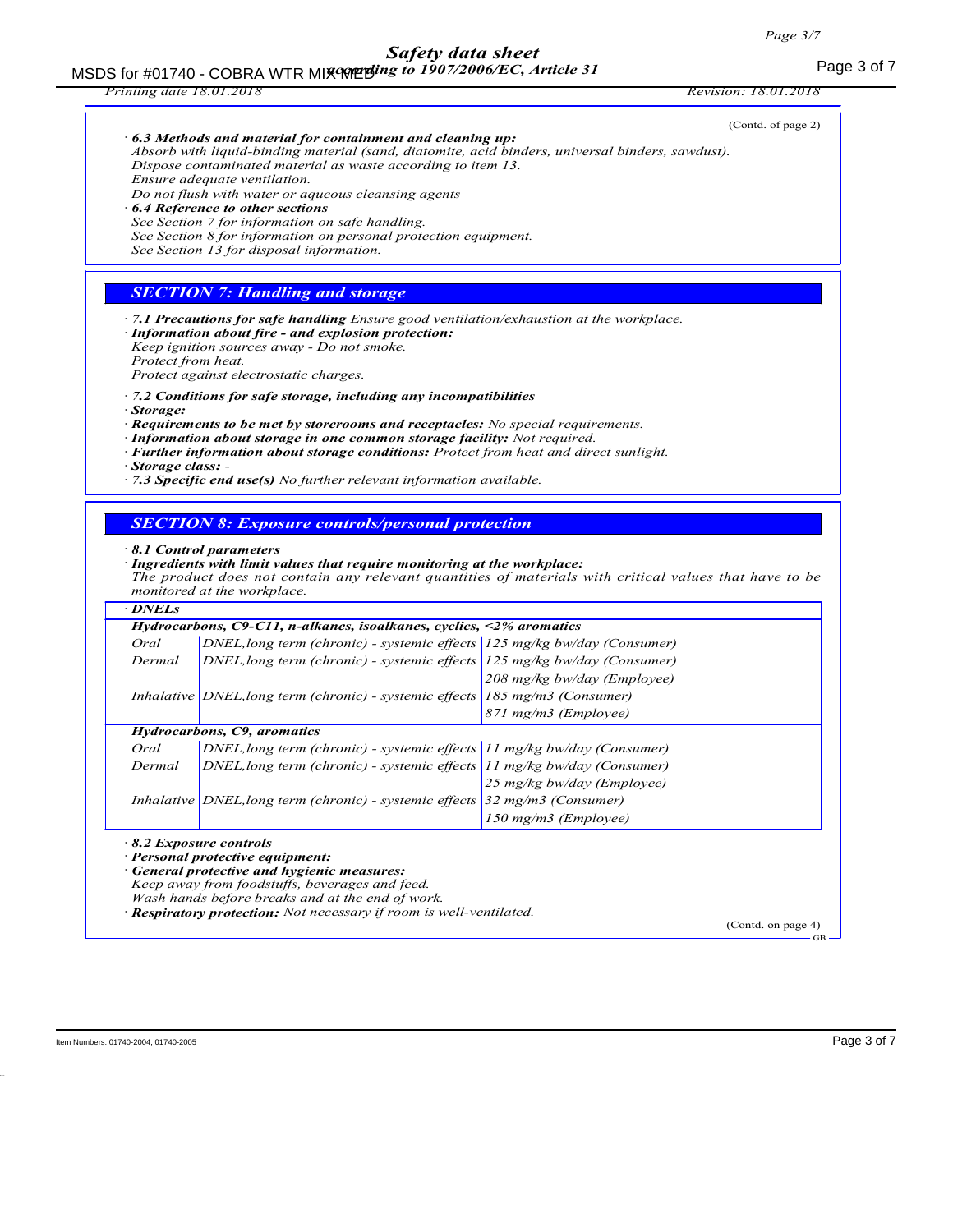*Printing date 18.01.2018 Revision: 18.01.2018*

(Contd. of page 3)

|  | · Protection of hands: |  |  |
|--|------------------------|--|--|
|--|------------------------|--|--|



*If prolonged or repeated contact is likely, chemicalresistant gloves are recommended.*

*· Material of gloves Nitrile rubber, NBR*

- *· Penetration time of glove material*
- *The exact break trough time has to be found out by the manufacturer of the protective gloves and has to be observed.*
- *· Eye protection:*

*Safety glasses if risk of splashes.*

| <b>SECTION 9: Physical and chemical properties</b>                                       |                                                                                                 |
|------------------------------------------------------------------------------------------|-------------------------------------------------------------------------------------------------|
| •9.1 Information on basic physical and chemical properties<br><b>General Information</b> |                                                                                                 |
| · Appearance:                                                                            |                                                                                                 |
| Form:                                                                                    | Fluid                                                                                           |
| Colour:                                                                                  | According to product specification                                                              |
| · Odour:                                                                                 | Characteristic<br>Not determined.                                                               |
| • Odour threshold:                                                                       |                                                                                                 |
| $\cdot$ pH-value:                                                                        | Not applicable.                                                                                 |
| Change in condition                                                                      |                                                                                                 |
| Melting point/freezing point:                                                            | Undetermined.                                                                                   |
| Initial boiling point and boiling range: $154-193$ °C                                    |                                                                                                 |
| · Flash point:                                                                           | 41 °C                                                                                           |
| · Flammability (solid, gas):                                                             | Not applicable.                                                                                 |
| · Decomposition temperature:                                                             | Not determined.                                                                                 |
| <b>Explosive properties:</b>                                                             | Product is not explosive. However, formation of explosive air/<br>vapour mixtures are possible. |
| <b>Explosion limits:</b>                                                                 |                                                                                                 |
| Lower:                                                                                   | $0.7$ Vol %                                                                                     |
| <b>Upper:</b>                                                                            | $6$ Vol $\%$                                                                                    |
| · Oxidising properties                                                                   | No further relevant information available.                                                      |
| $\cdot$ Vapour pressure at 20 °C:                                                        | 2 hPa                                                                                           |
| $\cdot$ Density at 20 °C:                                                                | $0.89$ g/cm <sup>3</sup>                                                                        |
| · Evaporation rate                                                                       | Not determined.                                                                                 |
| $\cdot$ Solubility in / Miscibility with                                                 |                                                                                                 |
| water:                                                                                   | Not miscible or difficult to mix.                                                               |
| · Partition coefficient: n-octanol/water:                                                | Not determined.                                                                                 |
| · Viscosity:                                                                             |                                                                                                 |
| Dynamic:                                                                                 | Not determined.                                                                                 |
| Kinematic at 40 $^{\circ}$ C:                                                            | $<$ 20.5 mm <sup>2</sup> /s                                                                     |
| $\cdot$ 9.2 Other information                                                            | No further relevant information available.                                                      |

(Contd. on page 5)

GB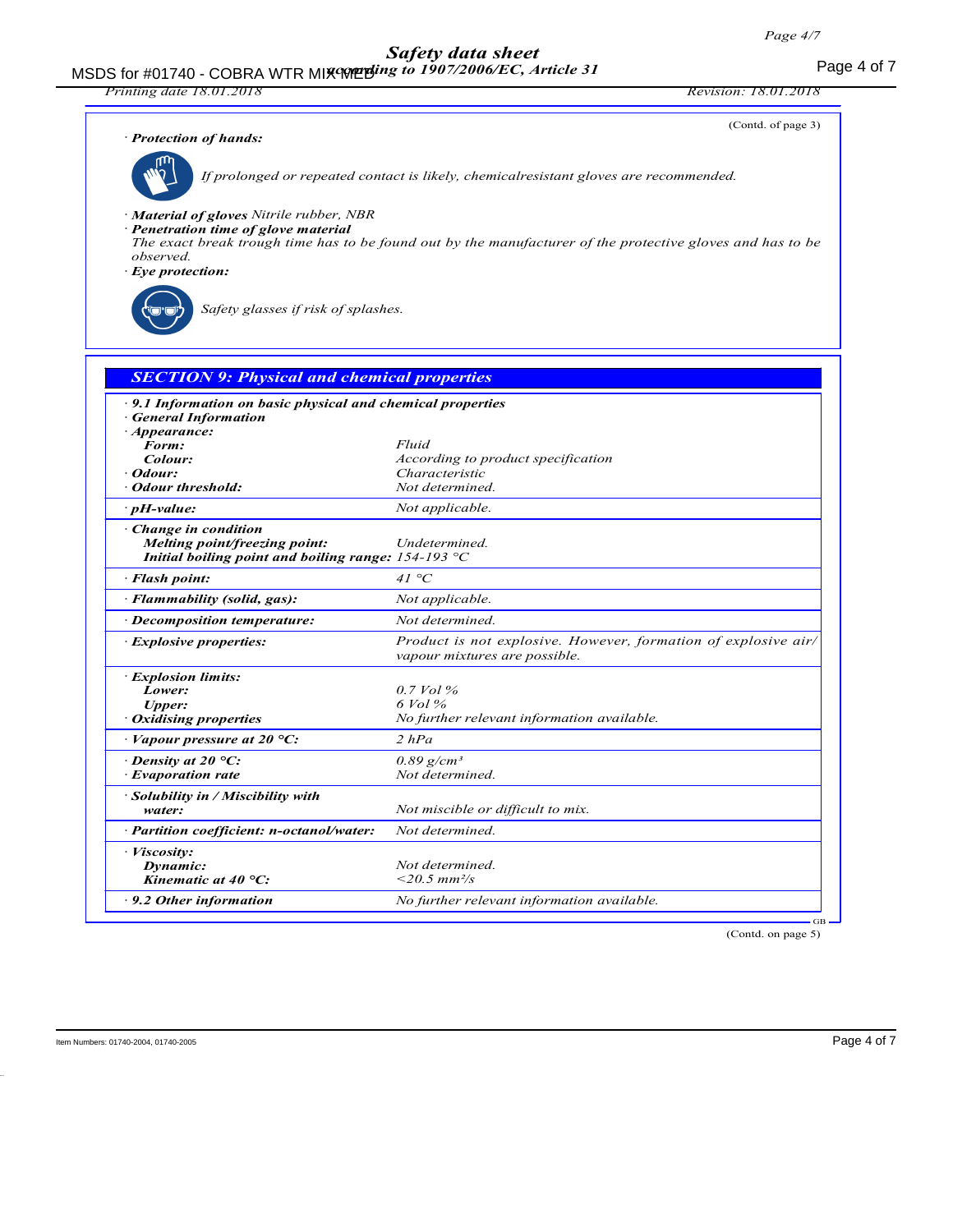## MSDS for #01740 - COBRA WTR MIX WERE to 1907/2006/EC, Article 31

#### *Printing date 18.01.2018 Revision: 18.01.2018*

(Contd. of page 4)

### *SECTION 10: Stability and reactivity*

- *· 10.1 Reactivity Dangerous reactions are not expected if the product is handled according to its intended use.*
- *· 10.2 Chemical stability Stable under recommended storage and handling conditions (see section 7). · 10.3 Possibility of hazardous reactions*
- *Dangerous reactions are not expected if the product is handled according to its intended use.*
- *· 10.4 Conditions to avoid Keep away from sources of ignition No smoking.*
- *· 10.5 Incompatible materials: Strong oxidising agents.*
- *· 10.6 Hazardous decomposition products: No decomposition if used according to specifications.*

#### *SECTION 11: Toxicological information*

#### *· 11.1 Information on toxicological effects*

*· Acute toxicity Based on available data, the classification criteria are not met.*

|  |  |  |  |  | · LD/LC50 values relevant for classification: |  |
|--|--|--|--|--|-----------------------------------------------|--|
|--|--|--|--|--|-----------------------------------------------|--|

|                             |      | Hydrocarbons, C9-C11, n-alkanes, isoalkanes, cyclics, $\leq$ % aromatics |
|-----------------------------|------|--------------------------------------------------------------------------|
|                             |      |                                                                          |
|                             |      |                                                                          |
|                             |      | Inhalative $ LCS0/4 h  > 5,000$ mg/l (rat)                               |
| Hydrocarbons, C9, aromatics |      |                                                                          |
| Oral                        | LD50 | $\frac{2,000-5,000}{2}$ mg/kg (rat)                                      |
| Dermal                      | LD50 | $>$ 2,000 mg/kg (rabbit)                                                 |

*· Primary irritant effect:*

*· Skin corrosion/irritation Based on available data, the classification criteria are not met.*

*· Serious eye damage/irritation Based on available data, the classification criteria are not met.*

- *· Respiratory or skin sensitisation Based on available data, the classification criteria are not met.*
- *· CMR effects (carcinogenity, mutagenicity and toxicity for reproduction)*
- *· Germ cell mutagenicity Based on available data, the classification criteria are not met.*
- *· Carcinogenicity Based on available data, the classification criteria are not met.*
- *· Reproductive toxicity Based on available data, the classification criteria are not met.*
- *· STOT-single exposure*
- *May cause drowsiness or dizziness.*
- *· STOT-repeated exposure Based on available data, the classification criteria are not met.*

*· Aspiration hazard*

*May be fatal if swallowed and enters airways.*

### *SECTION 12: Ecological information*

#### *· 12.1 Toxicity*

*· Aquatic toxicity:*

#### *Hydrocarbons, C9, aromatics*

- *EC50, acute 1-10 mg/l (algae)*
- *· 12.2 Persistence and degradability No further relevant information available.*
- *· 12.3 Bioaccumulative potential No further relevant information available.*
- *· 12.4 Mobility in soil No further relevant information available.*
- *· Additional ecological information:*
- *· General notes:*

*Water hazard class 1 (German Regulation) (Self-assessment): slightly hazardous for water Harmful to aquatic organisms*

- *· 12.5 Results of PBT and vPvB assessment*
- *· PBT: Not applicable.*
- *· vPvB: Not applicable.*
- *· 12.6 Other adverse effects No further relevant information available.*

(Contd. on page 6)

GB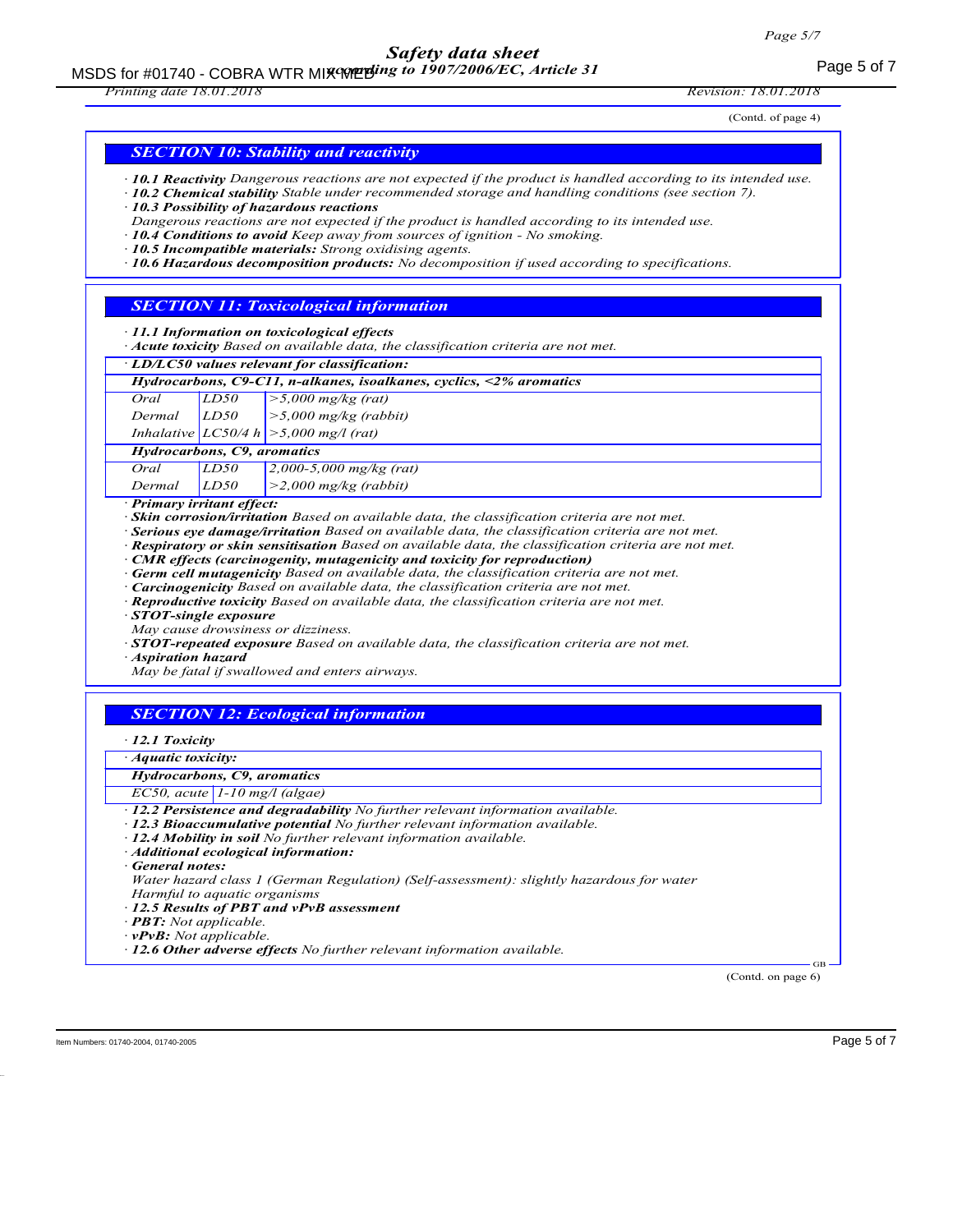MSDS for #01740 - COBRA WTR MIX WERE for 1907/2006/EC, Article 31 *according to 1907/2006/EC, Article 31*

## *Printing date 18.01.2018 Revision: 18.01.2018*

(Contd. of page 5)

| <b>SECTION 13: Disposal considerations</b> |
|--------------------------------------------|
|--------------------------------------------|

*· 13.1 Waste treatment methods*

*· Recommendation Must not be disposed together with household garbage. Do not allow product to reach sewage system.*

*· Uncleaned packaging:*

*· Recommendation: Disposal must be made according to official regulations.*

| $\cdot$ 14.1 UN-Number                            |                                                                                                      |
|---------------------------------------------------|------------------------------------------------------------------------------------------------------|
| ADR, IMDG, IATA                                   | UN1263                                                                                               |
| $-14.2$ UN proper shipping name                   |                                                                                                      |
| $·$ ADR                                           | 1263 PAINT RELATED MATERIAL                                                                          |
| $\cdot$ IMDG, IATA                                | PAINT RELATED MATERIAL                                                                               |
| 14.3 Transport hazard class(es)                   |                                                                                                      |
| ADR, IMDG, IATA                                   |                                                                                                      |
|                                                   |                                                                                                      |
| · Class                                           | 3 Flammable liquids.                                                                                 |
| · Label                                           | 3                                                                                                    |
| 14.4 Packing group                                |                                                                                                      |
| ADR, IMDG, IATA                                   | Ш                                                                                                    |
| 14.5 Environmental hazards:                       | Not applicable.                                                                                      |
| 14.6 Special precautions for user                 | Warning: Flammable liquids.                                                                          |
| · Danger code (Kemler):                           | 30                                                                                                   |
| <b>EMS Number:</b>                                | $F-E$ , $S-E$                                                                                        |
| <b>Stowage Category</b>                           | $\boldsymbol{A}$                                                                                     |
| · 14.7 Transport in bulk according to Annex II of |                                                                                                      |
| <b>Marpol and the IBC Code</b>                    | Not applicable.                                                                                      |
| · Transport/Additional information:               |                                                                                                      |
| $\cdot$ ADR                                       |                                                                                                      |
| $\cdot$ Limited quantities (LQ)                   | 5L                                                                                                   |
| $\cdot$ Excepted quantities (EQ)                  | Code: El                                                                                             |
|                                                   | Maximum net quantity per inner packaging: 30 ml<br>Maximum net quantity per outer packaging: 1000 ml |
| · Transport category                              | 3                                                                                                    |
| · Tunnel restriction code                         | D/E                                                                                                  |
| · IMDG                                            |                                                                                                      |
| Limited quantities $(LO)$                         | 5L                                                                                                   |
| $\cdot$ Excepted quantities (EQ)                  | Code: El                                                                                             |
|                                                   | Maximum net quantity per inner packaging: 30 ml                                                      |
|                                                   | Maximum net quantity per outer packaging: 1000 ml                                                    |
| · UN "Model Regulation":                          | UN 1263 PAINT RELATED MATERIAL, 3, III                                                               |

(Contd. on page 7)

Item Numbers: 01740-2004, 01740-2005 Page 6 of 7